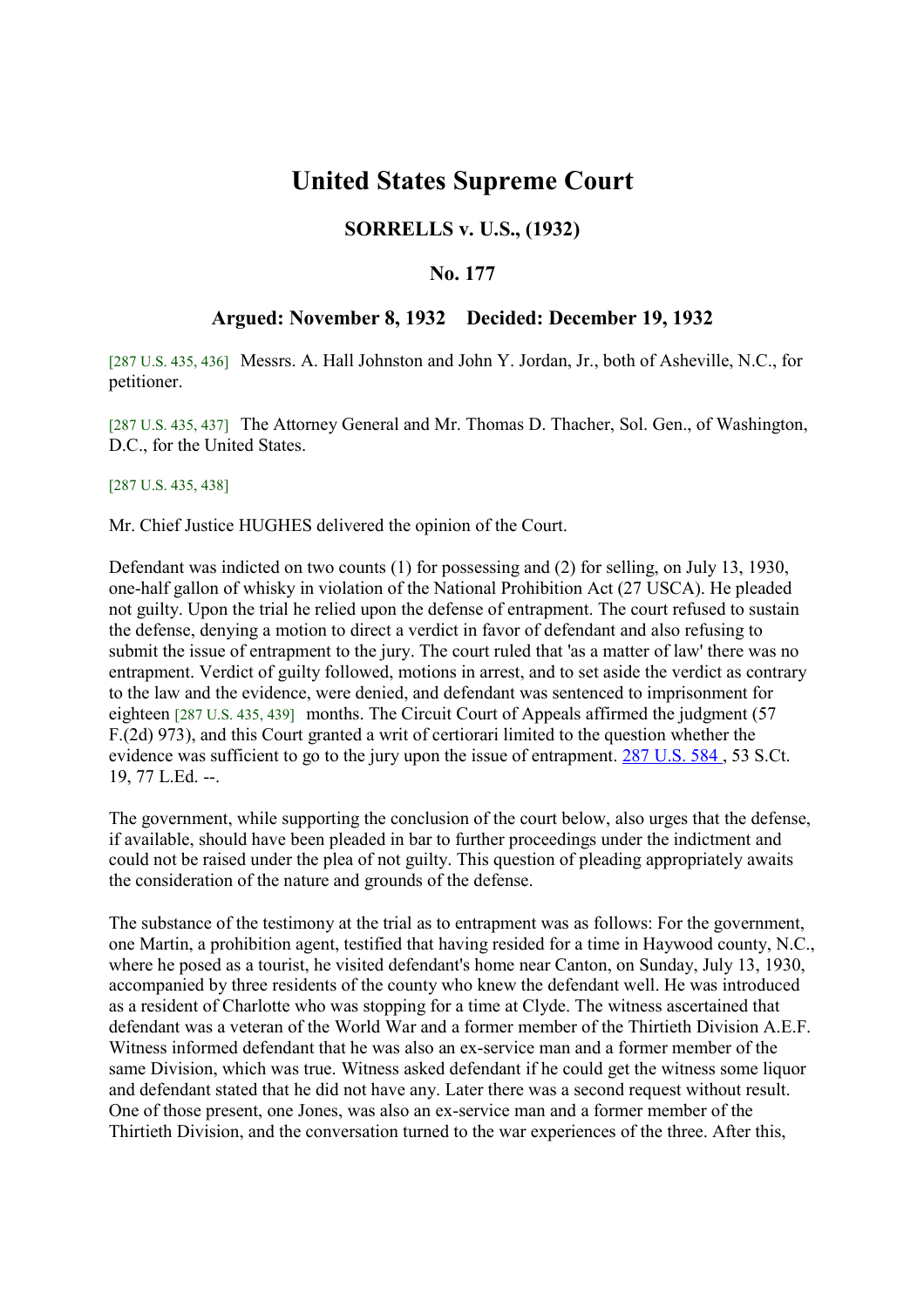witness asked defendant for a third time to get him some liquor, whereupon defendant left his home and after a few minutes came back with a half gallon of liquor for which the witness paid defendant \$5. Martin also testified that he was 'the first and only person among those pres- [287 U.S. 435, 440] ent at the time who said anything about securing some liquor,' and that his purpose was to prosecute the defendant for procuring and selling it. The government rested its case on Martin's testimony.

Defendant called as witnesses the three persons who had accompanied the prohibition agent. In substance, they corroborated the latter's story but with some additions. Jones, a railroad employee, testified that he had introduced the agent to the defendant 'as a furniture dealer of Charlotte,' because the agent had so represented himself; that witness told defendant that the agent was 'an old 30th Division man' and the agent thereupon said to defendant that he 'would like to get a half gallon of whisky to take back to Charlotte to a friend' of his that was in the furniture business with him, and that defendant replied that he 'did not fool with whisky'; that the agent and his companions were at defendant's home 'for probably an hour or an hour and a half and that during such time the agent asked the defendant three or four or probably five times to get him, the agent, some liquor.' Defendant said 'he would go and see if he could get a half gallon of liquor,' and he returned with it after an absence of 'between twenty and thirty minutes.' Jones added that at that time he had never heard of defendant being in the liquor business, that he and the defendant were 'two old buddies,' and that he believed 'one former war buddy would get liquor for another.'

Another witness, the timekeeper and assistant paymaster of the Champion Fibre Company at Canton, testified that defendant was an employee of that company and had been 'on his job continuously without missing a pay day since March, 1924.' Witness identified the time sheet showing this employment. This witness and three others who were neighbors of the defendant and had known him for many years testified to his good character. [287 U.S. 435, 441] To rebut this testimony, the government called three witnesses who testified that the defendant had the general reputation of a rum runner. There was no evidence that the defendant had ever possessed or sold any intoxicating liquor prior to the transaction in question.

It is clear that the evidence was sufficient to warrant a finding that the act for which defendant was prosecuted was instigated by the prohibition agent, that it was the creature of his purpose, that defendant had no previous disposition to commit it but was an industrious, law- abiding citizen, and that the agent lured defendant, otherwise innocent, to its commission by repeated and persistent solicitation in which he succeeded by taking advantage of the sentiment aroused by reminiscences of their experiences as companions in arms in the World War. Such a gross abuse of authority given for the purpose of detecting and punishing crime, and not for the making of criminals, deserves the severest condemnation; but the question whether it precludes prosecution or affords a ground of defense, and, if so, upon what theory, has given rise to conflicting opinions.

It is well settled that the fact that officers or employees of the government merely afford opportunities or facilities for the commission of the offense does not defeat the prosecution. Artifice and stratagem may be employed to catch those engaged in criminal enterprises. Grimm v. United States, 156 U.S. 604, 610 , 15 S.Ct. 470; Goode v. United States, 159 U.S. 663, 669 ,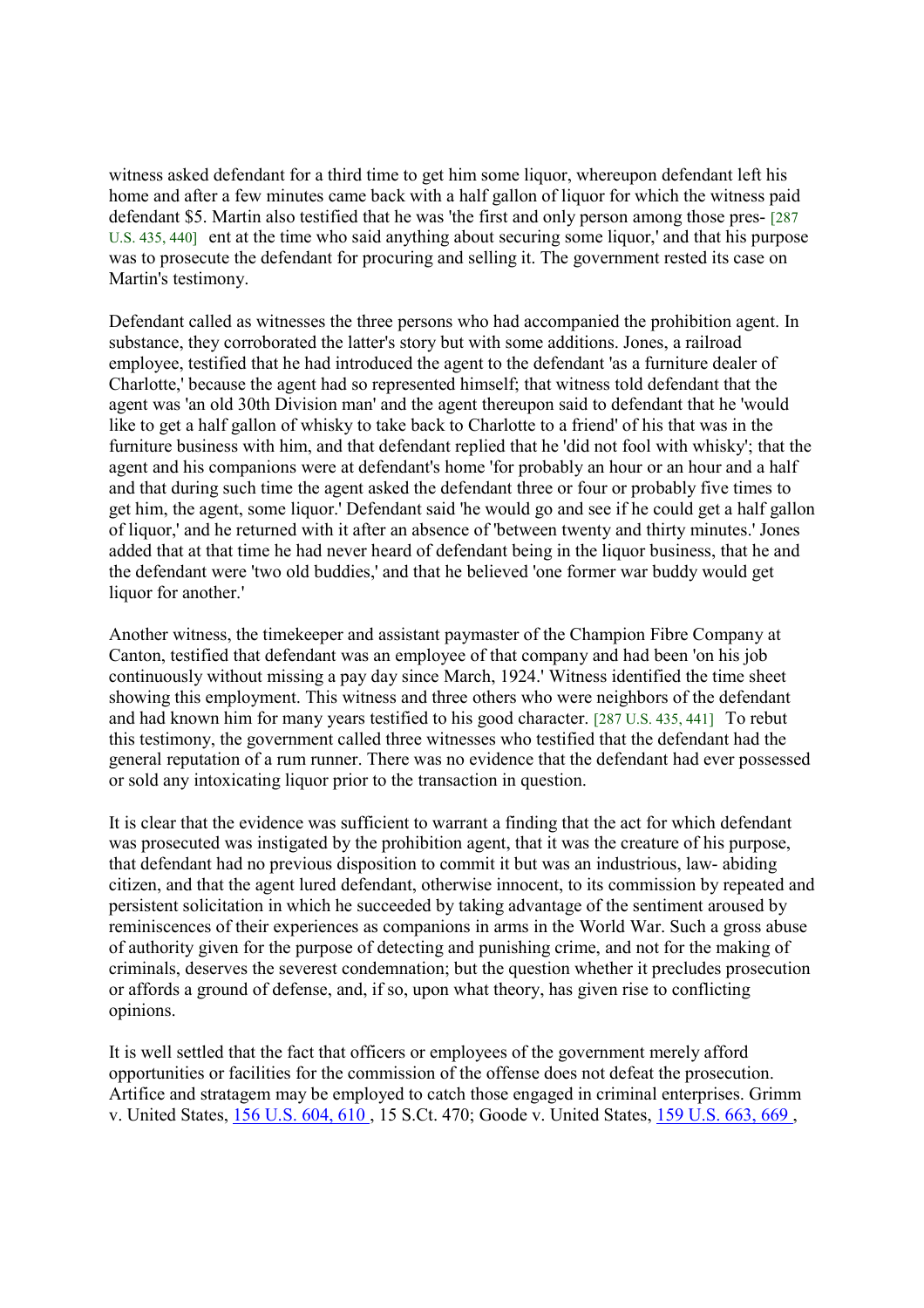16 S.Ct. 136; Rosen v. United States, 161 U.S. 29, 42 , 16 S.Ct. 434, 480; Andrews v. United States, 162 U.S. 420, 423 , 16 S.Ct. 798; Price v. United States, 165 U.S. 311, 315 , 17 S.Ct. 366; Bates v. United States (C.C.) 10 F. 92, 94, note page 97; United States v. Reisenweber (C.C.A.) 288 F. 520, 526; Aultman v. United States (C.C.A.) 289 F. 251.1 The appropriate object of this permitted activity, frequently essential to the enforcement of the law, is to [287 U.S. 435, 442] reveal the criminal design; to expose the illicit traffic, the prohibited publication, the fraudulent use of the mails, the illegal conspiracy, or other offenses, and thus to disclose the would-be violators of the law. A different question is presented when the criminal design originates with the officials of the government, and they implant in the mind of an innocent person the disposition to commit the alleged offense and induce its commission in order that they may prosecute.

The Circuit Court of Appeals reached the conclusion that the defense of entrapment can be maintained only where, as a result of inducement, the accused is placed in the attitude of having committed a crime which he did not intend to commit, or where, by reason of the consent implied in the inducement, no crime has in fact been committed. 57 F.(2d) page 974. As illustrating the first class, reference is made to the case of a sale of liquor to an Indian who was disguised so as to mislead the accused as to his identity. United States v. Healy (D.C.) 202 F. 349; Voves v. United States (C.C.A.) 249 F. 191. In the second class are found cases such as those of larceny or rape where want of consent is an element of the crime. Regina v. Fletcher, 8 Cox C.C. 131; Rex v. McDaniel, Fost. 121, 127, 128; Connor v. People, 18 Colo. 373, 33 P. 159, 25 L.R.A. 341, 36 Am.St.Rep. 295; Williams v. State of Georgia, 55 Ga. 391; United States v. Whittier, 5 Dill. 35, Fed. Cas. No. 16,688; State v. Adams, 115 N.C. 775, 20 S.E. 722. There may also be physical conditions which are essential to the offense and which do not exist in the case of a trap, as, for example, in the case of a prosecution for burglary where it appears that by reason of the trap there is no breaking. 2 Rex v. Egginton, 2 Leach, C.C. 913; Regina v. Johnson, Car. & Mar. 218; Saunders v. People, 38 Mich. 218; People v. McCord, 76 Mich. 200, 42 N.W. 1106; Allen v. State, 40 Ala. 334, 91 Am.Dec. 477; Love v. People, 160 Ill. [287 U.S. 435, 443] 501, 43 N.E. 710, 32 L.R.A. 139. But these decisions applying accepted principles to particular offenses, do not reach, much less determine, the present question. Neither in reasoning nor in effect do they prescribe limits for the doctrine of entrapment.

While this Court has not spoken on the precise question (see Casey v. United States, 276 U.S.) 413, 419 , 423 S., 48 S.Ct. 373), the weight of authority in the lower federal courts is decidedly in favor of the view that in such case as the one before us the defense of entrapment is available. The government concedes that its contention, in supporting the ruling of the Circuit Court of Appeals, is opposed by decisions in all the other circuits except the Tenth Circuit, and no decision in that circuit suggesting a different view has been brought to our attention. See Capuano v. United States (C.C.A. 1st) 9 F.(2d) 41, 42; United States v. Lynch (D.C.S.D.N.Y., Hough, J.) 256 F. 983, 984; Lucadamo v. United States ( C.C.A.2d) 280 F. 653, 657, 658; Zucker v. United States (C.C.A.3d) 288 F. 12, 15; Gargano v. United States (C.C.A.5th) 24 F.(2d) 625, 626; Cermak v. United States (C.C.A.6th) 4 F.(2d) 99; O'Brien v. United States (C.C.A.7th) 51 F.(2d) 674, 679, 680; Butts v. United States (C.C.A.8th) 273 F. 35, 38, 18 A.L.R. 143; Woo Wai v. United States (C.C.A.9th) 223 F. 412. And the Circuit Court of Appeals of the Fourth Circuit, in the instant case, was able to reach its conclusion only by declining to follow the rule which it had laid down in its earlier decision in Newman v. United States (C.C.A.) 299 F. 128, 131.4 It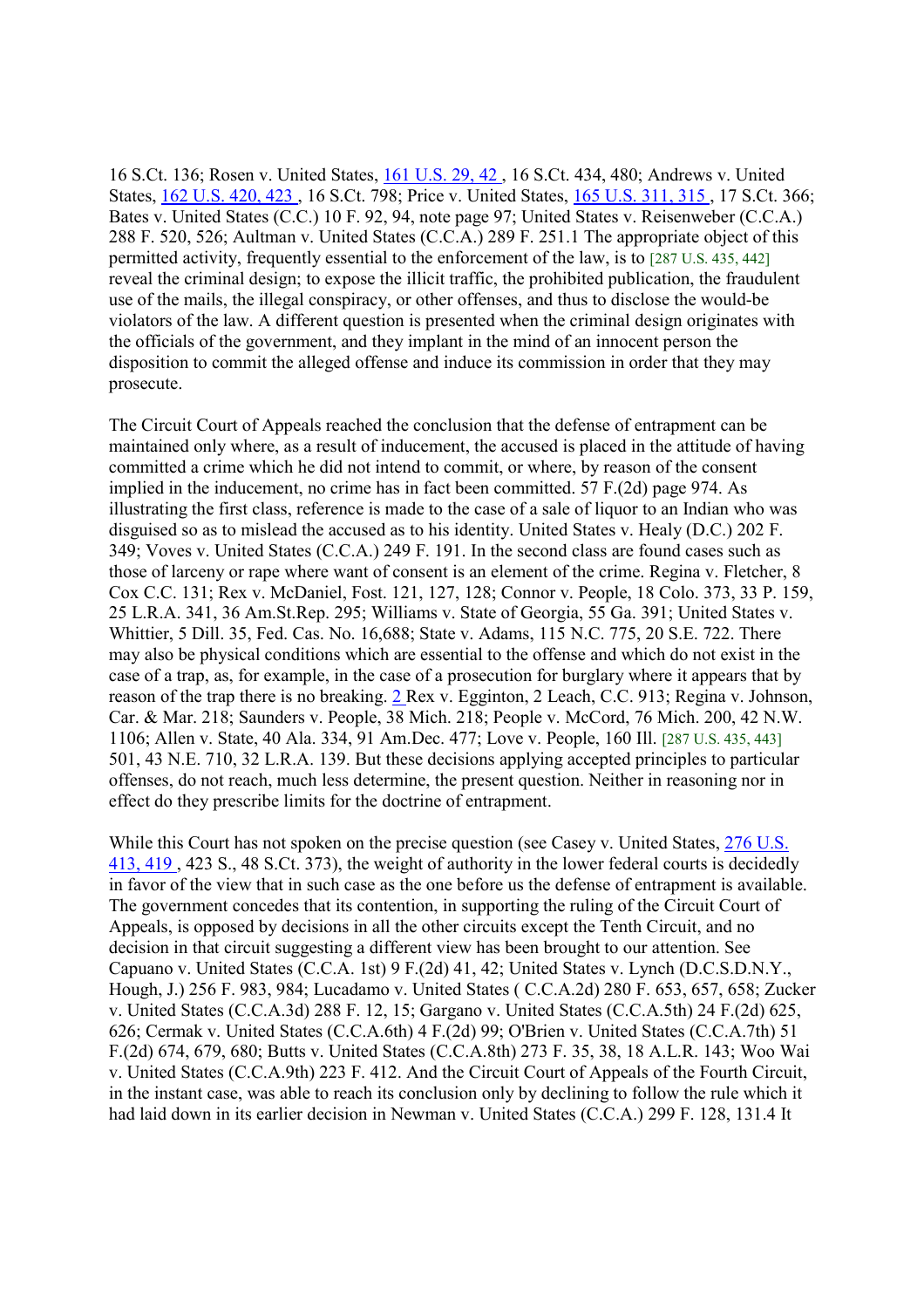[287 U.S. 435, 444] should be added that in many cases in which the evidence has been found insufficient to support the defense of entrapment the availability of that defense, on a showing of such facts as are present here, has been recognized. 5 The federal courts have generally approved the statement of Circuit Judge Sanborn in the leading case of Butts v. United States, supra, as follows: 'The first duties of the officers of the law are to prevent, not to punish crime. It is not their duty to incite to and create crime for the sole purpose of prosecuting and punishing it. Here the evidence strongly tends to prove, if it does not conclusively do so, that their first and chief endeavor was to cause, to create, crime in order to punish it, and it is unconscionable, contrary to public policy, and to the established law of the land to punish a man for the commission of an offense of the like of which he had never been guilty, either in thought or in deed, and evidently never would have been guilty of if the officers of the law had not inspired, incited, persuaded, and lured him to attempt to com- [287 U.S. 435, 445] mit it.' The judgment in that case was reversed because of the 'fatal error' of the trial court in refusing to instruct the jury to that effect. In Newman v. United States, supra, the applicable principle was thus stated by Circuit Judge Woods: 'It is well settled that decoys may be used to entrap criminals, and to present opportunity to one intending or willing to commit crime. But decoys are not permissible to ensnare the innocent and lawabiding into the commission of crime. When the criminal design originates, not with the accused, but is conceived in the mind of the government officers, and the accused is by persuasion, deceitful representation, or inducement lured into the commission of a criminal act, the government is estopped by sound public policy from prosecution therefor.' These quotations sufficiently indicate the grounds of the decisions above cited.

The validity of the principle as thus stated and applied is challenged both upon theoretical and practical grounds. The argument, from the standpoint of principle, is that the court is called upon to try the accused for a particular offense which is defined by statute and that, if the evidence shows that this offense has knowingly been committed, it matters not that its commission was induced by officers of the government in the manner and circumstances assumed. It is said that where one intentionally does an act in circumstances known to him, and the particular conduct is forbidden by the law in those circumstances, he intentionally breaks the law in the only sense in which the law considers intent. Ellis v. United States, 206 U.S. 246, 257, 27 S.Ct. 600, 11 Ann.Cas. 589. Moreover, that as the statute is designed to redress a public wrong, and not a private injury, there is no ground for holding the government estopped by the conduct of its officers from prosecuting the offender. To the suggestion of public policy the objectors answer that the Legislature, acting within its constitutional au- [287 U.S. 435, 446] thority, is the arbiter of public policy6 and that, where conduct is expressly forbidden and penalized by a valid statute, the courts are not at liberty to disregard the law and to bar a prosecution for its violation because they are of the opinion that the crime has been instigated by government officials.

It is manifest that these arguments rest entirely upon the letter of the statute. They take no account of the fact that its application in the circumstances under consideration is foreign to its purpose; that such an application is so shocking to the sense of justice that it has been urged that it is the duty of the court to stop the prosecution in the interest of the government itself, to protect it from the illegal conduct of its officers and to preserve the purity of its courts. Casey v. United States, supra. But can an application of the statute having such an effect- creating a situation so contrary to the purpose of the law and so inconsistent with its proper enforcement as to invoke such a challenge- fairly be deemed to be within its intendment?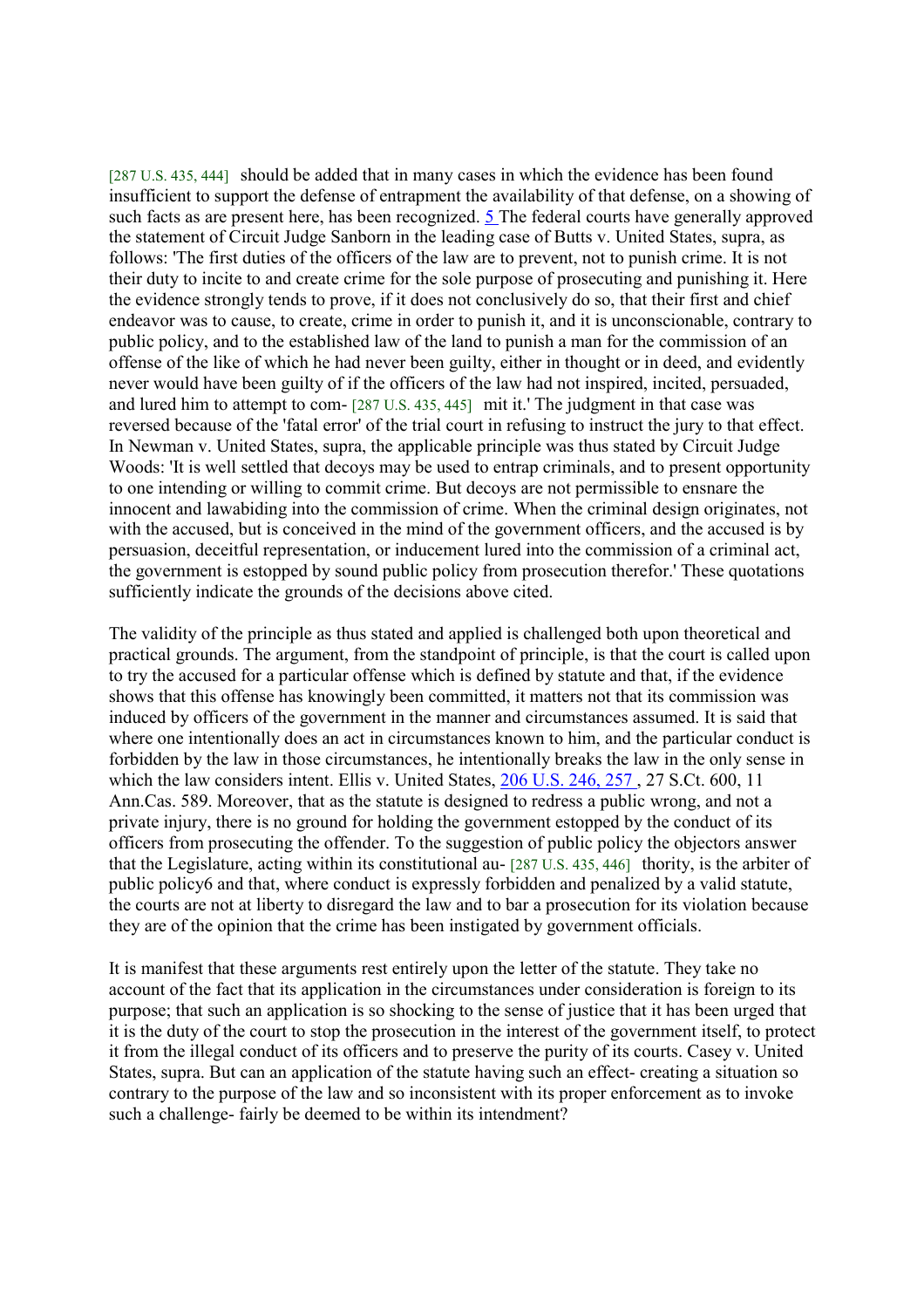Literal interpretation of statutes at the expense of the reason of the law and producing absurd consequences or flagrant injustice has frequently been condemned. In United States v. Palmer, 3 Wheat. 610, 631, Chief Justice Marshall, in construing the Act of Congress of April 30, 1790, section 8 (1 Stat. 113), relating to robbery on the high seas, found that the words 'any person or persons' were 'broad enough to comprehend every human being,' but he concluded that 'general words must not only be limited to cases within the jurisdiction of the state, but also to those objects to which the legislature intended to apply them.' In United States v. Kirby, 7 Wall. 482, the case arose under the Act of Congress of March 3, 1825 [287 U.S. 435, 447] (4 Stat. 104, 9), providing for the conviction of any person who 'shall, knowingly and wilfully, obstruct or retard the passage of the mail, or of any driver or carrier ... carrying the same.' Considering the purpose of the statute, the Court held that it had no application to the obstruction or retarding of the passage of the mail or of its carrier by reason of the arrest of the carrier upon a warrant issued by a state court. The Court said: 'All laws should receive a sensible construction. General terms should be so limited in their application as not to lead to injustice, oppression, or an absured consequence. It will always, therefore, be presumed that the legislature intended exceptions to its language, which would avoid results of this character. The reason of the law in such cases should prevail over its letter.' And the Court supported this conclusion by reference to the classical illustrations found in Puffendorf and Plowden. Id., pages 486, 487 of 7 Wall.

Applying this principle in Lau Ow Bew v. United States, 144 U.S. 47 , 12 S.Ct. 517, 518, the Court decided that a statute requiring the permission of the Chinese government, and identification by certificate, of 'every Chinese person, other than a laborer,' entitled by treaty or the act of Congress to come within the United States, did not apply to Chinese merchants already domiciled in the United States, who had left the country for temporary purposes, animo revertendi, and sought to re-enter it on their return to their business and their homes. And in United States v. Katz, 271 U.S. 354, 362 , 46 S.Ct. 513, 516, construing title 2, section 10 of the National Prohibition Act (27 USCA 22) so as to avoid an unreasonable application of its words, if taken literally, the Court again declared that 'general terms descriptive of a class of persons made subject to a criminal statute may and should be limited, where the literal application of the statute would lead to extreme or absurd results, and where the legislative pur- [287 U.S. 435, 448] pose gathered from the whole act would be satisfied by a more limited interpretation.' 7 See, to the same effect, Heydenfeldt v. Daney Gold & S. Min. Company, **93 U.S. 634**, 638; Carlisle v. United States, 16 Wall. 147, 153; Oates v. National Bank, 100 U.S. 239 ; Chew Heong v. United States, 112 U.S. 536, 555 , 5 S.Ct. 255; Holy Trinity Church v. United States, 143 U.S. 457 , 459-462, 12 S.Ct. 511; Hawaii v. Mankichi, 190 U.S. 197 , 212-214, 23 S. Ct. 787; Jacobson v. Massachusetts, 197 U.S. 11, 39 , 25 S. Ct. 358, 3 Ann.Cas. 765; United States v. Jin Fuey Moy, 241 U.S. 394, 402 , 36 S.Ct. 658; Baender v. Barnett, 255 U.S. 224, 226 , 41 S.Ct. 271; United States v. Chemical Foundation, 272 U.S. 1, 18 , 47 S.Ct. 1.

We think that this established principle of construction is applicable here. We are unable to conclude that it was the intention of the Congress in enacting this statute that its processes of detection and enforcement should be abused by the instigation by government officials of an act on the part of persons otherwise innocent in order to lure them to its commission and to punish them. We are not forced by the letter to do violence to the spirit and purpose of the statute. This, we think, has been the underlying and controlling thought in the suggestions in judicial opinions that the government in such a case is estopped to prosecute or that the courts should bar the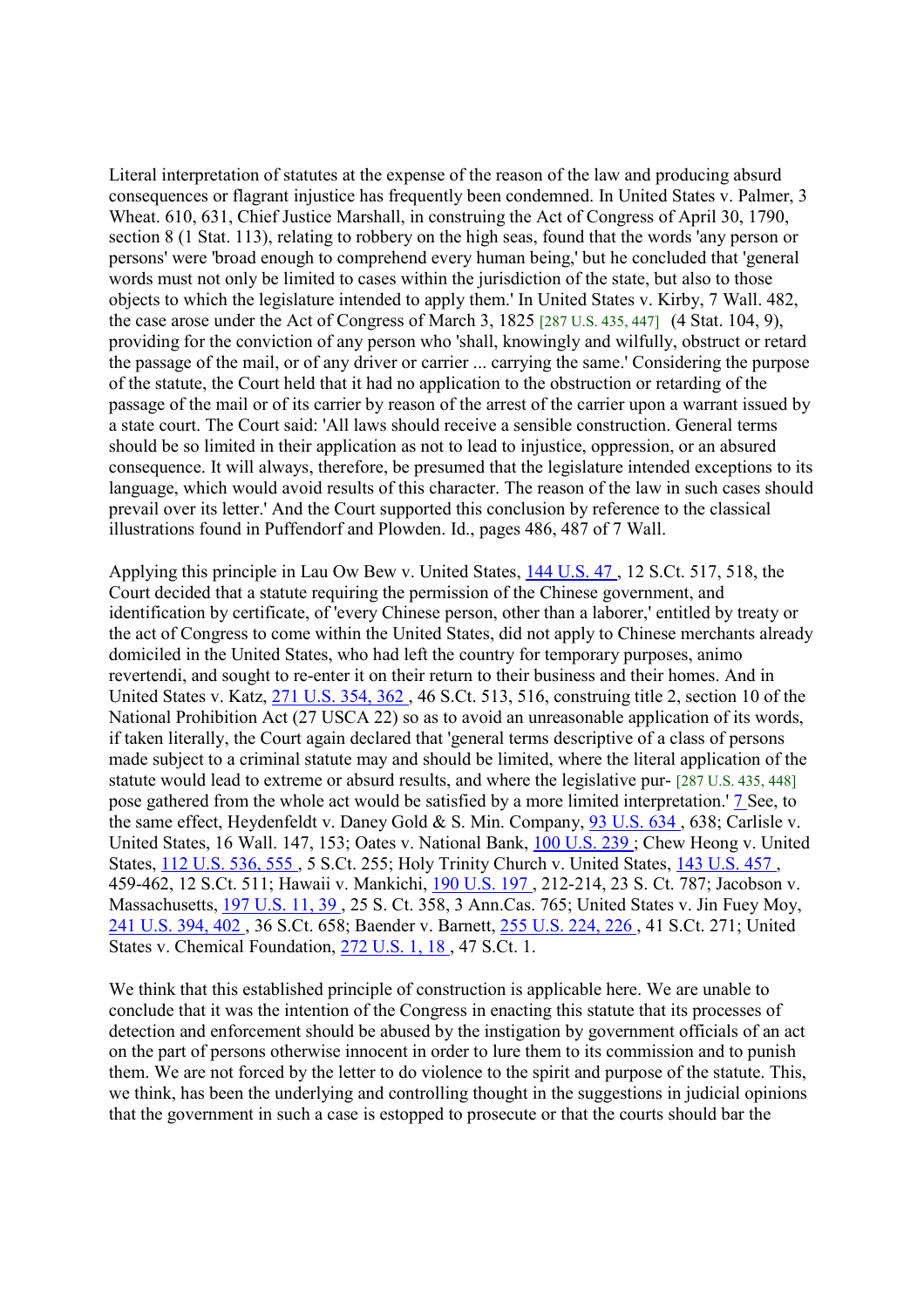prosecution. If the requirements of the highest public policy in the maintenance of the integrity [287 U.S. 435, 449] of administration would preclude the enforcement of the statute in such circumstances as are present here, the same considerations justify the conclusion that the case lies outside the purview of the act and that its general words should not be construed to demand a proceeding at once inconsistent with that policy and abhorrent to the sense of justice. This view does not derogate from the authority of the court to deal appropriately with abuses of its process and it obviates the objection to the exercise by the court of a dispensing power in forbidding the prosecution of one who is charged with conduct assumed to fall within the statute.

We are unable to approve the view that the court, although treating the statute as applicable despite the entrapment, and the defendant as guilty, has authority to grant immunity, or to adopt a procedure to that end. It is the function of the court to construe the statute, not to defeat it as construed. Clemency is the function of the Executive. Ex parte United States, 242 U.S. 27, 42 , 37 S.Ct. 72, 74, L.R.A. 1917E, 1178, Ann. Cas. 1917B, 355. In that case, this Court decisively denied such authority to free guilty defendants, in holding that the court had no power to suspend sentences indefinitely. The Court, speaking by Chief Justice White, said: 'If it be that the plain legislative command fixing a specific punishment for crime is subject to be permanently set aside by an implied judicial power upon considerations extraneous to the legality of the conviction, it would seem necessarily to follow that there could be likewise implied a discretionary authority to permanently refuse to try a criminal charge because of the conclusion that a particular act made criminal by law ought not to be treated as criminal. And thus it would come to pass that the possession by the judicial department of power to permanently refuse to enforce a law would result in the destruction of the conceded powers of the other departments, and hence leave no law to be enforced.' And while recognizing the hu- [287 U.S. 435, 450] mane considerations which had led judges to adopt the practice of suspending sentences indefinitely in certain cases, the Court found no ground for approving the practice 'since its exercise, in the very nature of things, amounts to a refusal by the judicial power to perform a duty resting upon it, and, as a consequence thereof, to an interference with both the legislative and executive authority as fixed by the Constitution.' Id., pages 51, 52 of 242 U.S., 37 S.Ct. 72, 78. Where defendant has been duly indicted for an offense found to be within the statute, and the proper authorities seek to proceed with the prosecutioin, the court cannot refuse to try the case in the constitutional method because it desires to let the defendant go free.

Suggested analogies from procedure in civil cases are not helpful. When courts of law refuse to sustain alleged causes of action which grow out of illegal schemes, the applicable law itself denies the right to recover. Where courts of equity refuse equitable relief because complainants come with unclean hands, they are administering the principles of equitable jurisprudence governing equitable rights. But in a criminal prosecution, the statute defining the offense is necessarily the law of the case.

To construe statutes so as to avoid absurd or glaringly unjust results, foreign to the legislative purpose, is, as we have seen, a traditional and appropriate function of the courts. Judicial nullification of statutes, admittedly valid and applicable, has, happily, no place in our system. The Congress by legislation can always, if it desires, alter the effect of judicial construction of statutes. We conceive it to be our duty to construe the statute here in question reasonably, and we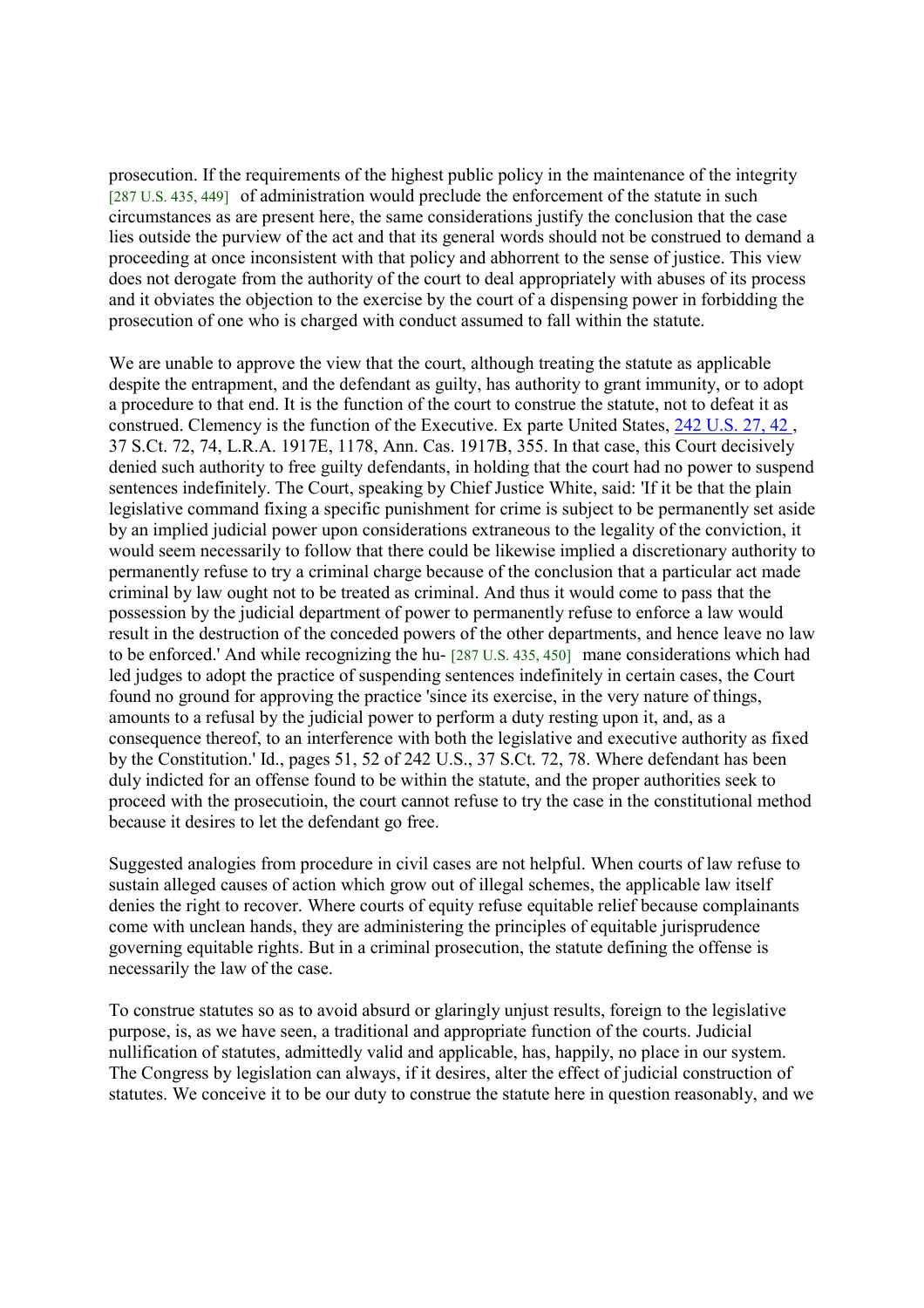hold that it is beyond our prerogative to give the statute an unreasonable construction, confessedly contrary to public policy, and then to decline to enforce it.

The conclusion we have reached upon these grounds carries its own limitation. We are dealing with a statu- [287 U.S. 435, 451] tory prohibition and we are simply concerned to ascertain whether in the light of a plain public policy and of the proper administration of justice, conduct induced as stated should be deemed to be within that prohibition. We have no occasion to consider hypothetical cases of crimes so heinous or revolting that the applicable law would admit of no exceptions. No such situation is presented here. The question in each case must be determined by the scope of the law considered in the light of what may fairly be deemed to be its object.

Objections to the defense of entrapment are also urged upon practical grounds. But considerations of mere convenience must yield to the essential demands of justice. The argument is pressed that if the defense is available it will lead to the introduction of issues of a collateral character relating to the activities of the officials of the government and to the conduct and purposes of the defendant previous to the alleged offense. For the defense of entrapment is not simply that the particular act was committed at the instance of government officials. That is often the case where the proper action of these officials leads to the revelation of criminal enterprises. Grimm v. United States, supra. The predisposition and criminal design of the defendant are relevant. But the issues raised and the evidence adduced must be pertinent to the controlling question whether the defendant is a person otherwise innocent whom the government is seeking to punish for an alleged offense which is the product of the creative activity of its own officials. If that is the fact, common justice requires that the accused be permitted to prove it. The government in such a case is in no position to object to evidence of the activities of its representatives in relation to the accused, and if the defendant seeks acquittal by reason of entrapment he cannot complain of an appropriate and searching inquiry into his own conduct and predisposition as bearing upon that issue. If in con- [287 U.S. 435, 452] sequence he suffers a disadvantage, he has brought it upon himself by reason of the nature of the defense.

What has been said indicates the answer to the contention of the government that the defense of entrapment must be pleaded in bar to further proceedings under the indictment and cannot be raised under the plea of not guilty. This contention presupposes that the defense is available to the accused and relates only to the manner in which it shall be presented. The government considers the defense as analogous to a plea of pardon or of autrefois convict or autrefois acquit. It is assumed that the accused is not denying his guilt but is setting up special facts in bar upon which he relies regardless of his guilt or innocence of the crime charged. This, as we have seen, is a misconception. The defense is available, not in the view that the accused though guilty may go free, but that the government cannot be permitted to contend that he is guilty of a crime where the government officials are the instigators of his conduct. The federal courts in sustaining the defense in such circumstances have proceeded in the view that the defendant is not guilty. The practice of requiring a plea in bar has not obtained. Fundamentally, the question is whether the defense, if the facts bear it out, takes the case out of the purview of the statute because it cannot be supposed that the Congress intended that the letter of its enactment should be used to support such a gross perversion of its purpose.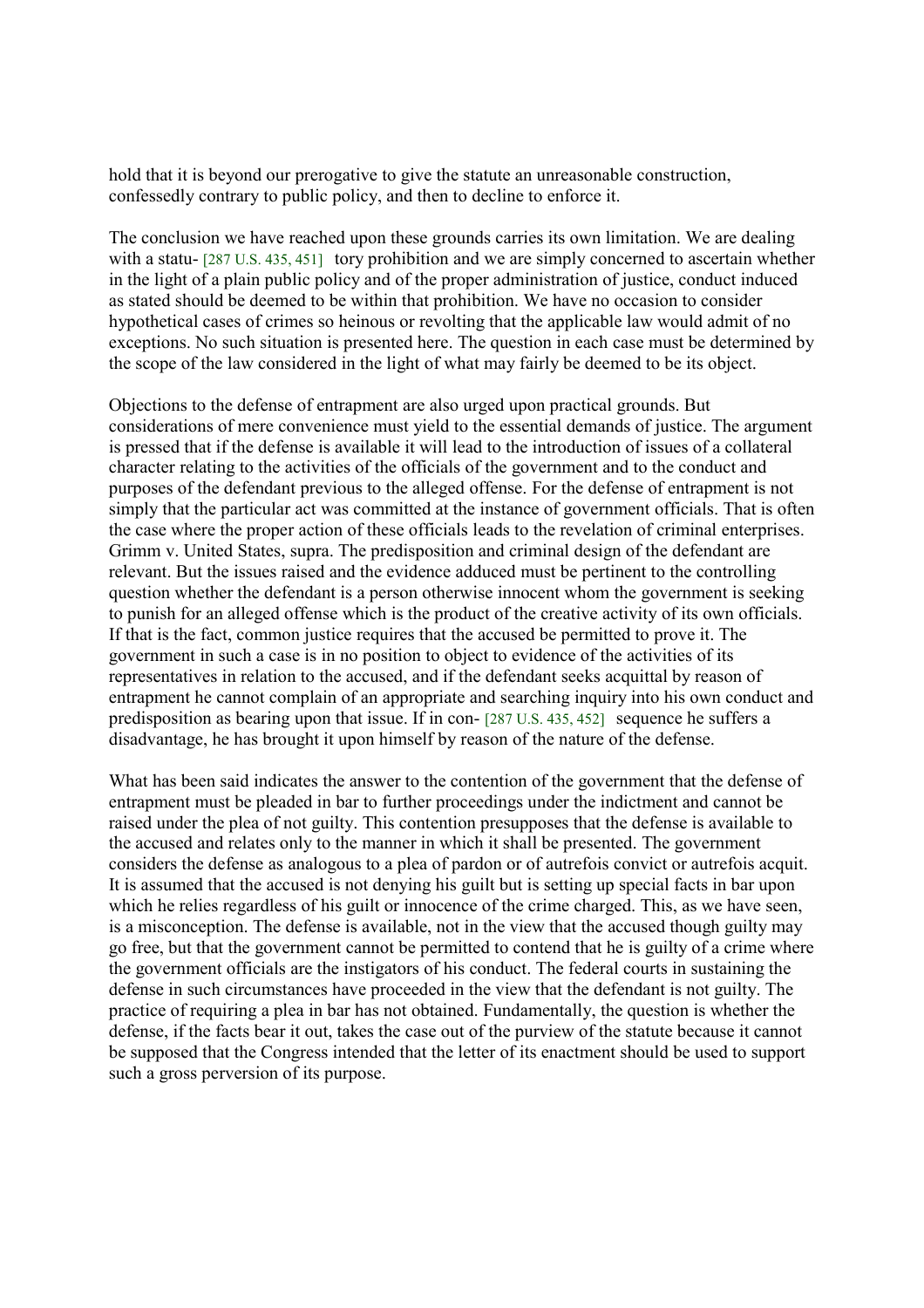We are of the opinion that upon the evidence produced in the instant case the defense of entrapment was available and that the trial court was in error in holding that as a matter of law there was no entrapment and in refusing to submit the issue to the jury.

The judgment is reversed, and the cause is remanded for further proceedings in conformity with this opinion.

Judgment reversed. [287 U.S. 435, 453] Mr. Justice McREYNOLDS is of the opinion that the judgment below should be affirmed.

Mr. Justice ROBERTS.

The facts set forth in the court's opinion establish that a prohibition enforcement officer instigated the commission of the crime charged. The courts below held that the showing was insufficient, as matter of law, to sustain the claim of entrapment, and that the jury were properly instructed to ignore that defense in their consideration of the case. A conviction resulted. The government maintains that the issue of entrapment is not triable under the plea of not guilty, but should be raised by plea in bar or be adjudicated in some manner by the court rather than by the jury, and as the trial court properly decided the question, the record presents no reversible error. I think, however, the judgment should be reversed, but for reasons and upon grounds other than those stated in the opinion of the court.

Of late the term 'entrapment' has been adopted by the courts to signify instigation of crime by officers of government. The cases in which such incitement has been recognized as a defense have grown to an amazing total. 8 The increasing frequency of the assertion that the defendant was entrapped is doubtless due to the creation by statute of many new crimes (e.g., sale and transportation of liquor and narcotics) and the correlative establishment of special enforcement bodies for the detection and punishment of offenders. The efforts of members of these forces to obtain arrests and convictions have too often been marked by reprehensible methods.

Society is at war with the criminal classes, and courts have uniformly held that in waging this warfare the forces of prevention and detection may use traps, decoys, and [287 U.S. 435, 454] deception to obtain evidence of the commission of crime. Resort to such means does not render an indictment thereafter found a nullity nor call for the exclusion of evidence so procured. 9 But the defense here asserted involves more than obtaining evidence by artifice or deception. Entrapment is the conception and planning of an offense by an officer, and his procurement of its commission by one who would not have perpetrated it except for the trickery, persuasion, or fraud of the officer. Federal and state courts have held that substantial proof of entrapment as thus defined calls for the submission of the issue to the jury and warrants an acquittal. The reasons assigned in support of this procedure have not been uniform. Thus it has been held that the acts of its officers estop the government to prove the offense. The result has also been justified by the mere statement of the rule that where entrapment is proved the defendant is not guilty of the crime charged. Often the defense has been permitted upon grounds of public policy, which the courts formulate by saying they will not permit their process to be used in aid of a scheme for the actual creation of a crime by those whose duty is to deter its commission.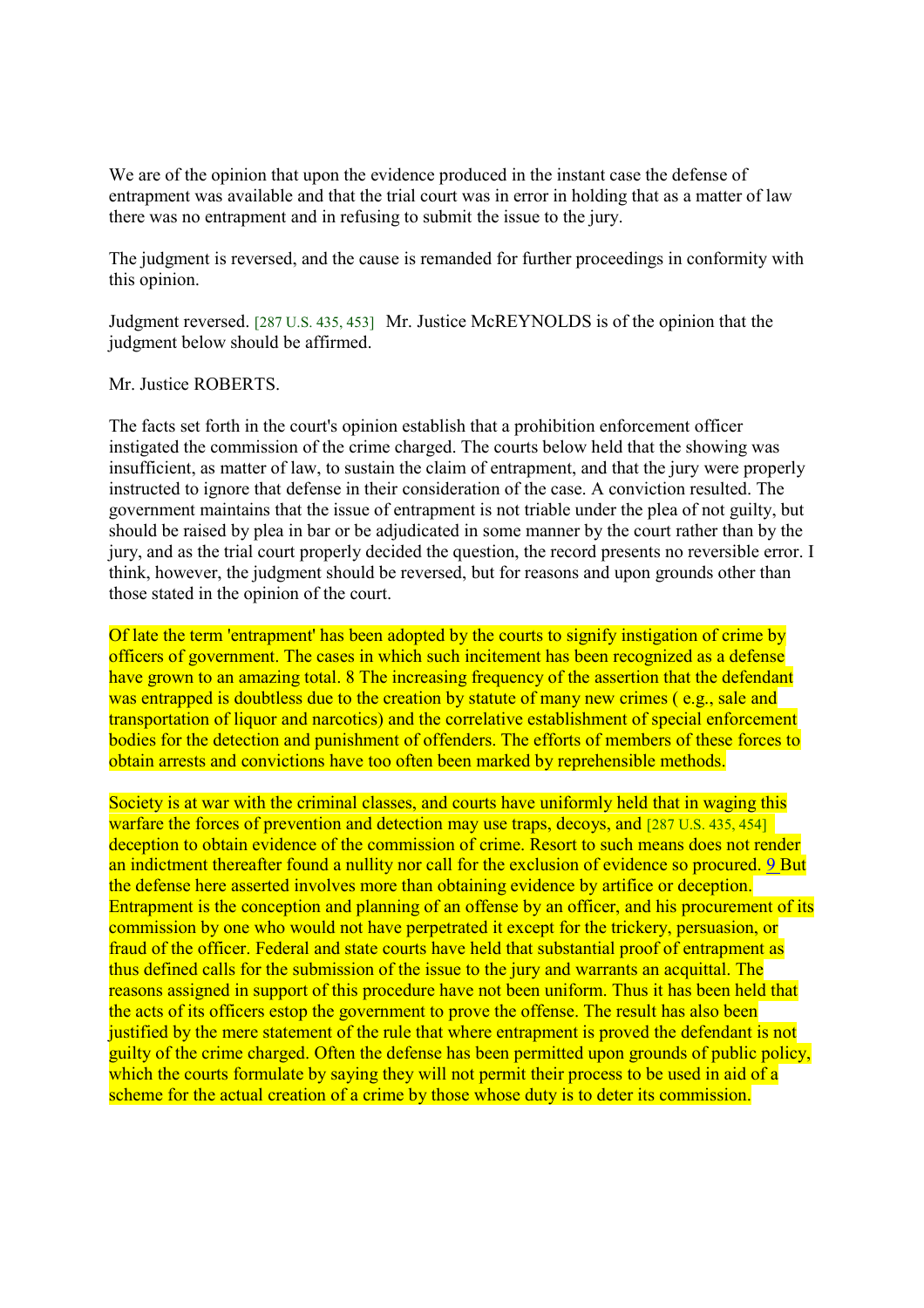This court has adverted to the doctrine,10 but has not heretofore had occasion to determine its validity, the basis on which it should rest, or the procedure to be followed when it is involved. The present case affords the opportunity to settle these matters as respects the administration of the federal criminal law.

There is common agreement that where a law officer envisages a crime, plans it, and activates its commission by one not theretofore intending its perpetration, for the sole purpose of obtaining a victim through indictment, conviction and sentence, the consummation of so revolting a plan [287 U.S. 435, 455] ought not to be permitted by any self respecting tribunal. Equally true is this whether the offense is one at common law or merely a creature of statute. Public policy forbids such sacrifice of decency. The enforcement of this policy calls upon the court, in every instance where alleged entrapment of a defendant is brought to its notice, to ascertain the facts, to appraise their effect upon the administration of justice, and to make such order with respect to the further prosecution of the cause as the circumstances require.

This view calls for no distinction between crimes mala in se and statutory offenses of lesser gravity; requires no statutory construction, and attributes no merit to a guilty defendant; but frankly recognizes the true foundation of the doctrine in the public policy which protects the purity of government and its processes. Always the courts refuse their aid in civil cases to the perpetration and consummation of an illegal scheme. Invariably they hold a civil action must be abated if its basis is violation of the decencies of life, disregard of the rules, statutory or common law, which formulate the ethics of men's relations to each other. Neither courts of equity nor those administering legal remedies tolerate the use of their process to consummate a wrong. 11 The doctrine of entrapment in criminal law is the analogue of the same rule applied in civil proceedings. And this is the real basis of the decisions approving the defense of entrapment, though in statement the rule is cloaked under a declaration that the government is estopped or the defendant has not been proved guilty.

A new method of rationalizing the defense is now asserted. This is to construe the act creating the offense by [287 U.S. 435, 456] reading in a condition or proviso that if the offender shall have been entrapped into crime the law shall not apply to him. So, it is said, the true intent of the legislature will be effectuated. This seems a strained and unwarranted construction of the statute; and amounts, in fact, to judicial amendment. It is not merely broad construction, but addition of an element not contained in the legislation. The constituents of the offense are enumerated by the statute. If we assume the defendant to have been a person of upright purposes, law abiding, and not prone to crime,- induced against his own will and better judgment to become the instrument of the criminal purpose of another,-his action, so induced, none the less falls within the letter of the law and renders him amenable to its penalties. Viewed in its true light entrapment is not a defense to him; his act, coupled with his intent to do the act, brings him within the definition of the law; he has no rights or equities by reason of his entrapment. It cannot truly be said that entrapment excuses him or contradicts the obvious fact of his commission of the offense. We cannot escape this conclusion by saying that where need arises the statute will be read as containing an implicit condition that it shall not apply in the case of entrapment. The effect of such construction is to add to the words of the statute a proviso which gives to the defendant a double defense under his plea of not guilty, namely, (a) that what he did does not fall within the definition of the statute, and (b) entrapment. This amounts to saying that one who with full intent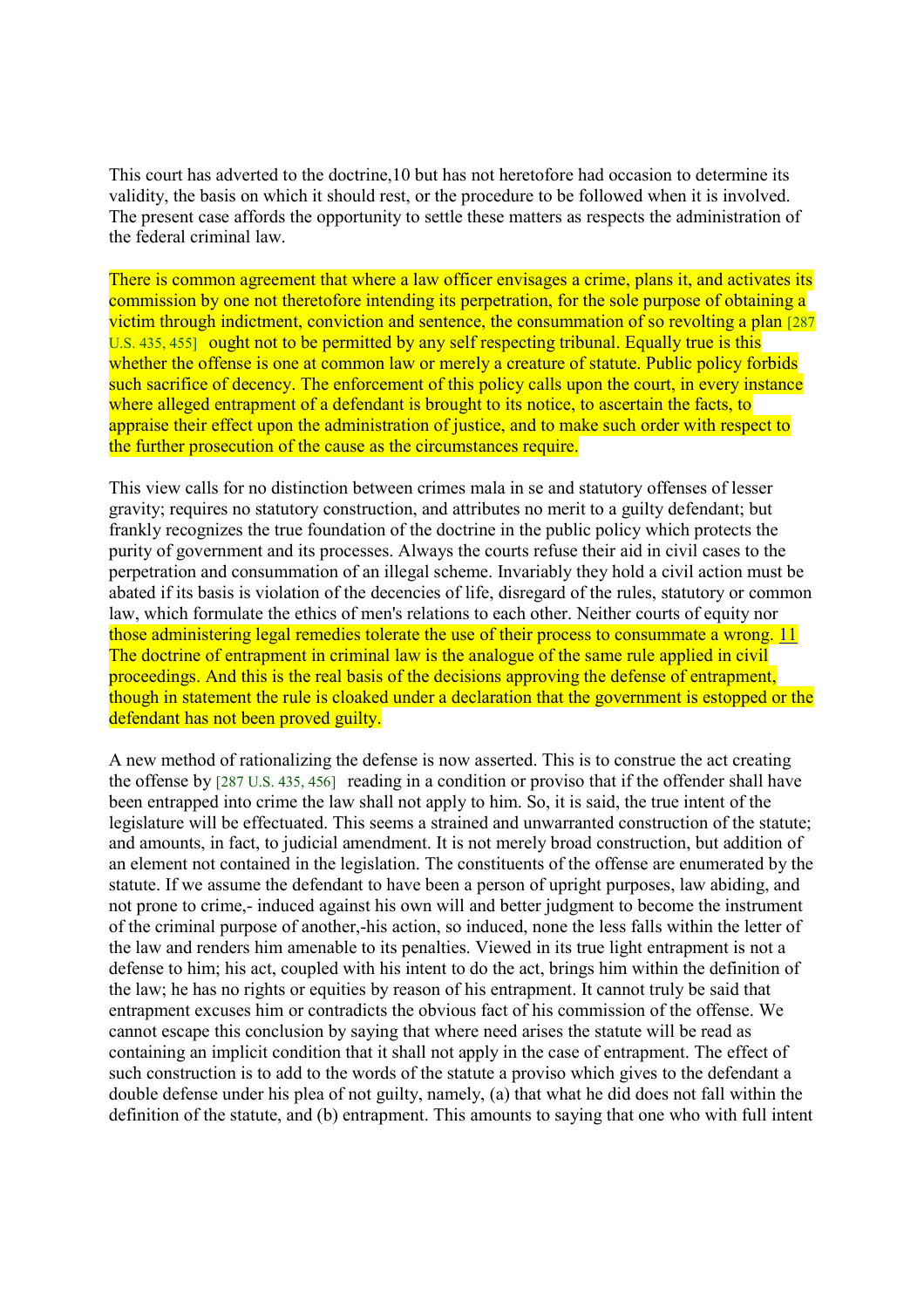commits the act defined by law as an offense is nevertheless by virtue of the unspoken and implied mandate of the statute to be adjudged not guilty by reason of someone else's improper conduct. It is merely to adopt a form of words to justify action which ought to be based on the inherent right of the court not to be made the instrument of wrong.

It is said that this case warrants such a construction of the applicable act, but that the question whether a similar [287 U.S. 435, 457] construction will be required in the case of other or more serious crimes is not before the court. Thus no guide or rule is announced as to when a statute shall be read as excluding a case of entrapment; and no principle of statutory construction is suggested which would enable us to say that it is excluded by some statutes and not by others.

The doctrine rests, rather, on a fundamental rule of public policy. The protection of its own functions and the preservation of the purity of its own temple belongs only to the court. It is the province of the court and of the court alone to protect itself and the government from such prostitution of the criminal law. The violation of the principles of justice by the entrapment of the unwary into crime should be dealt with by the court no matter by whom or at what stage of the proceedings the facts are brought to its attention. 12 Quite properly it may discharge the prisoner upon a writ of habeas corpus. 13 Equally well may it quash the indictment or entertain and try a plea in bar. 14 But its powers do not end there. Proof of entrapment, at any stage of the case, requires the court to stop the prosecution, direct that the indictment be quashed, and the defendant set at liberty. 15 If in doubt as to the facts it may submit the issue of entrapment to a jury for advice. But whatever may be the finding upon such submission the power and the duty to act remain with the court and not with the jury. [287 U.S. 435, 458] Such action does not grant immunity to a guilty defendant. But to afford him as his right a defense founded not on the statute, but on the court's view of what the legislature is assumed to have meant, is to grant him unwarranted immunity. If the court may construe an act of Congress so as to create a defense for one whose guilt the act pronounces, no reason is apparent why the same statute may not be modified by a similar process of construction as to the penalty prescribed. But it is settled that this may not be done. Ex parte United States, 242 U.S. 27 , 37 S.Ct. 72, L.R.A. 1917E, 1178, Ann. Cas. 1917B, 355. The broad distinction between the refusal to lend the aid of the court's own processes to the consummation of a wrong and the attempt to modify by judicial legislation the mandate of the statute as to the punishment to be imposed after trial and conviction is so obvious as not to need discussion.

Recognition of the defense of entrapment as belonging to the defendant and as raising an issue for decision by the jury called to try him upon plea of the general issue, results in the trial of a false issue wholly outside the true rule which should be applied by the courts. It has been generally held, where the defendant has proved an entrapment, it is permissible for the government to show in rebuttal that the officer guilty of incitement of the crime had reasonable cause to believe the defendant was a person disposed to commit the offense. This procedure is approved by the opinion of the court. The proof received in rebuttal usually amounts to no more than that the defendant had a bad reputation, or that he had been previously convicted. Is the statute upon which the indictment is based to be further construed as removing the defense of entrapment from such a defendant?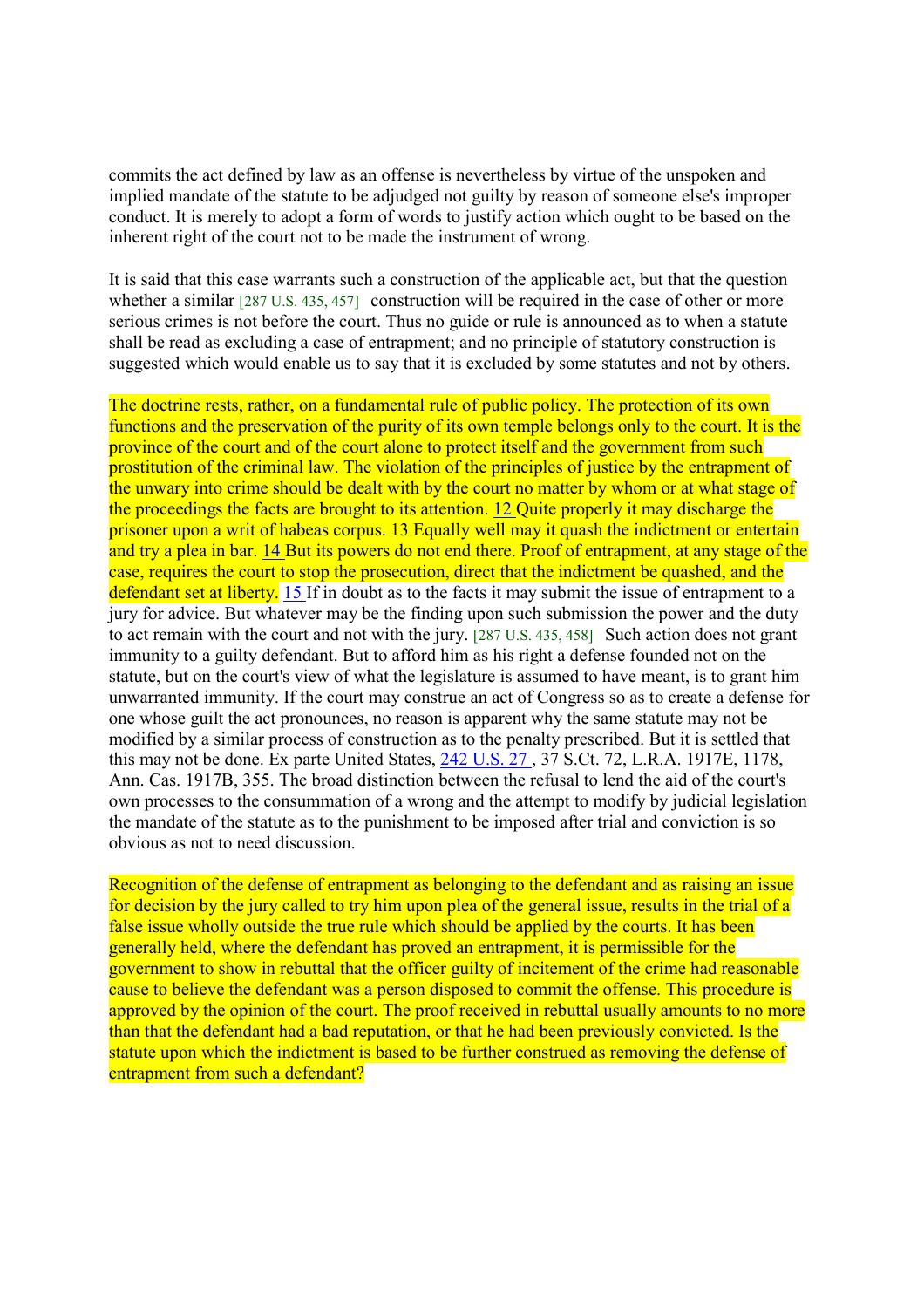Whatever may be the demerits of the defendant or his previous infractions of law these will not justify the instigation and creation of a new crime, as a means to reach him and punish him for his past misdemeanors. He has committed the crime in question, but, by supposition, [287 U.S.] 435, 459] only because of instigation and inducement by a government officer. To say that such conduct by an official of government is condoned and rendered innocuous by the fact that the defendant had a bad reputation or had previously transgressed is wholly to disregard the reason for refusing the processes of the court to consummate an abhorrent transaction. It is to discard the basis of the doctrine and in effect to weigh the equities as between the government and the defendant when there are in truth no equities belonging to the latter, and when the rule of action cannot rest on any estimate of the good which may come of the conviction of the offender by foul means. The accepted procedure, in effect, pivots conviction in such cases, not on the commission of the crime charged, but on the prior reputation or some former act or acts of the defendant not mentioned in the indictment.

The applicable principle is that courts must be closed to the trial of a crime instigated by the government's own agents. No other issue, no comparison of equities as between the guilty official and the guilty defendant, has any place in the enforcement of this overruling principle of public policy.

The judgment should be reversed and the cause remanded to the District Court with instructions to quash the indictment and discharge the defendant.

Mr. Justice BRANDEIS and Mr. Justice STONE concur in this opinion.

#### **Footnotes**

[ Footnote 1 ] See, also, Regina v. Williams, 1 Car. & K. 195; People v. Mills, 178 N.Y. 274, 70 N.E. 786, 67 L.R.A. 131; People v. Ficke, 343 Ill. 367, 175 N.E. 543.

[ Footnote 2 ] See note of Francis Wharton to Bates v. United States (C.C.) 10 F. 92, 97-99.

[ Footnote 3 ] Compare Olmstead v. United States, 277 U.S. 438 , 48 S.Ct. 564, 66 A.L.R. 376.

[ Footnote 4 ] See, also, United States v. Adams (D.C.) 59 F. 674; Sam Yick v. United States (C.C.A.) 240 F. 60, 65; United States v. Echols (D.C.) 253 F. 862; Peterson v. United States (C.C.A.) 255 F. 433; Billingsley v. United States (C.C.A.) 274 F. 86, 89; Luterman v. United States (C.C.A.) 281 F. 374, 377; United States v. Pappagoda (D.C.) 288 F. 214; Ritter v. United States (C.C.A.) 293 F. 187; Di Salvo v. United States (C.C.A.) 2 F.(2d) 222; Silk v. United States (C.C.A.) 16 F.(2d) 568; Jarl v. United States ( C.C.A.) 19 F.(2d) 891; Corcoran v. United States (C.C.A.) 19 F.(2d) 901; United States v. Washington (D.C.) 20 F.(2d) 160; Cline v. United States ( C.C.A.) 20 F.(2d) 494; United States ex rel. Hassel v. Mathues (D.C.) 22 F.( 2d) 979; Driskill v. United States (C.C.A.) 24 F.(2d) 525; Ybor v. United States (C.C.A.) 31 F.(2d) 42; Robinson v. United States (C.C.A.) 32 F.(2d) 505, 66 A.L.R. 468; Vaccaro v. Collier (D.C.) 38 F.(2d) 862; Patton v. United States (C.C.A.) 42 F.(2d) 68; and cases collected in note in O'Brien v. United States (C.C.A.) 51 F.(2d) 674, 678, including decisions of state courts. Compare Rex v. Titley, 14 Cox C.C. 502; Blaikie v. Linton, 18 Scottish Law Rep. 583; London Law Times, July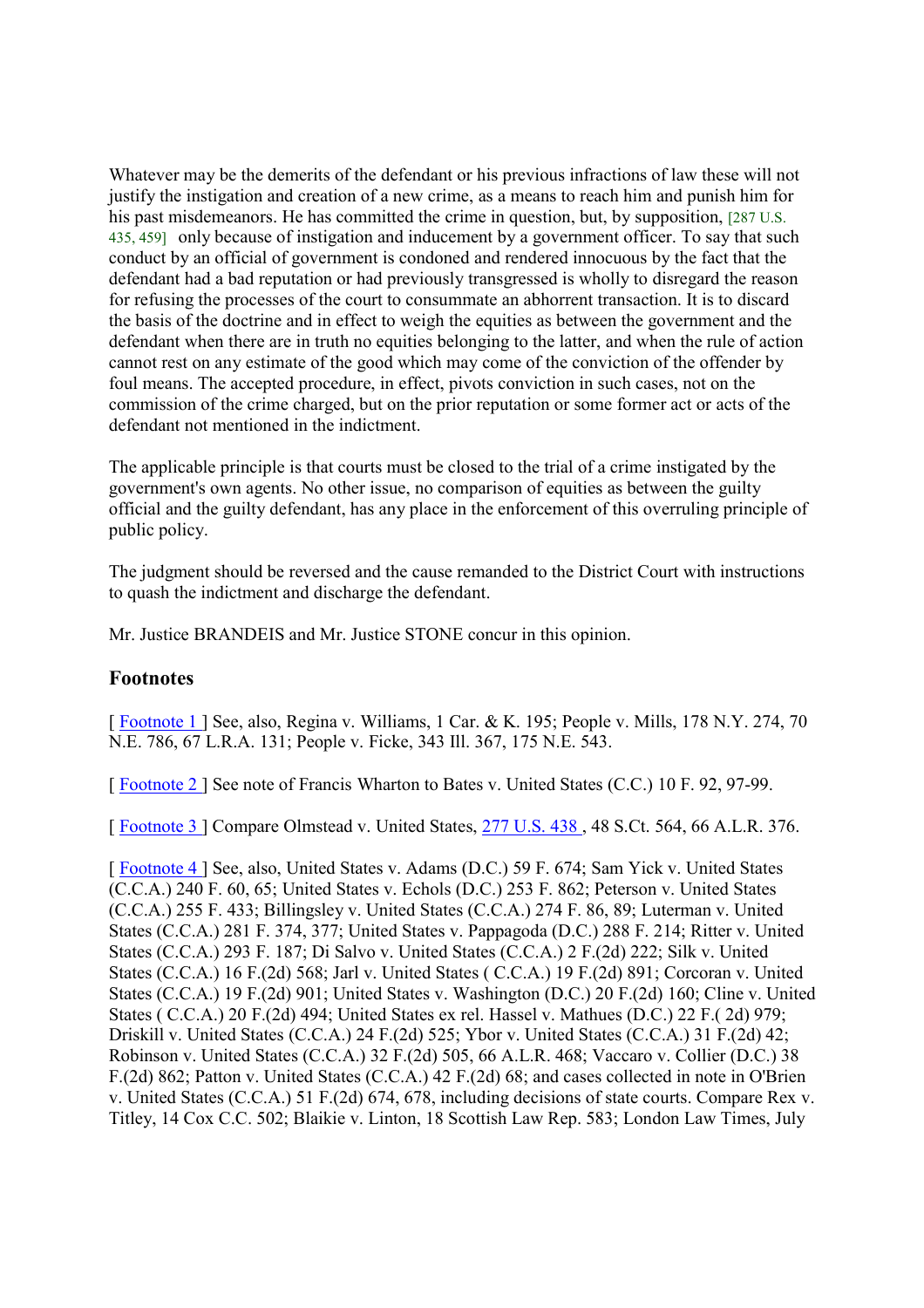30, 1881, p. 223; People v. Mills, 178 N.Y. 274, 70 N.E. 786, 67 L.R.A. 131; State v. Smith, 152 N. C. 798, 67 S.E. 508, 30 L.R.A.(N.S.) 946; Bauer v. Commonwealth, 135 Va. 463, 115 S.E. 514; State v. Gibbs, 109 Minn. 247, 123 N.W. 810, 25 L.R.A.( N.S.) 449; State v. Rippey, 127 S.C. 550, 122 S.E. 397. See, also, 18 A.L. R. 146 annotation; 28 Columbia Law Rev. 1067; 44 Harv. Law Rev. 109; 2 So. Cal. Law Rev. 283; 41 Yale Law J. 1249; 10 Va. Law Rev. 316; 9 Tex. Law Rev. 276.

[ Footnote 5 ] See cases cited in note 4.

[ Footnote 6 ] See Chicago, B. & Q.R. Co. v. McGuire, 219 U.S. 549, 565 , 31 S.Ct. 259; Green v. Frazier, 253 U.S. 233, 240 , 40 S.Ct. 499.

[ Footnote 7 ] In Hawaii v. Mankichi, 190 U.S. 197, 214, 23 S.Ct. 787, 789, the court referred with approval to the following language of the Master of the Rolls (afterwards Lord Esher) in Plumstead Board of Works v. Spackman, L.R. 13 Q.B.D. 878, 887: "If there are no means of avoiding such an interpretation of the statute' (as will amount to a great hardship), 'a judge must come to the conclusion that the legislature by inadvertence has committed an act of legislative injustice; but, to my mind, a judge ought to struggle with all the intellect that he has, and with all the vigor of mind that he has, against such an interpretation of an act of Parliament; and, unless he is forced to come to a contrary conclusion, he ought to assume that it is impossible that the legislature could have as intended."

[ Footnote 8 ] See O'Brien v. United States (C.C.A.) 51 F.(2d) 674, footnote 1, page 678.

[ Footnote 9 ] Compare Olmstead v. United States, 277 U.S. 438 , 48 S.Ct. 564, 66 A.L.R. 376.

[ <u>Footnote 10</u> ] Casey v. United States, 276 U.S. 413, 48 S.Ct. 373.

[ Footnote 11 ] See Hannay v. Eve, 3 Cranch, 242, 247; Bank of United States v. Owens, 2 Pet. 527, 538; Bartle v. Nutt, 4 Pet. 184, 188; Hanauer v. Doane, 12 Wall. 342, 349; Trist v. Child, 21 Wall. 441, 448; Hazelton v. Sheckells, 202 U.S. 71, 26 S.Ct. 567, 6 Ann.Cas. 217; Crocker v. United States, 240 U.S. 74, 78 , 36 S.Ct. 245.

[ Footnote 12 ] Compare Gambino v. United States, 275 U.S. 310, 319 , 48 S.Ct. 137, 52 A.L.R. 1381.

[ Footnote 13 ] See United States ex rel. Hassel v. Mathues (D.C.) 22 F.(2d) 979.

[ Footnote 14 ] Compare United States v. Pappagoda (D.C.) 288 F. 214; Spring Drug Co. v. United States (C.C.A.) 12 F.(2d) 852.

[ Footnote 15 ] In United States v. Echols (D.C.) 253 F. 862, upon the tender of a plea of guilty, the court of its own motion examined the prisoner and the officers concerned in his arrest; and being satisfied that these officers had instigated the crime, declared that public policy required that the plea be refused and the case dismissed. In United States v. Healy (D.C.) 202 F. 349, a